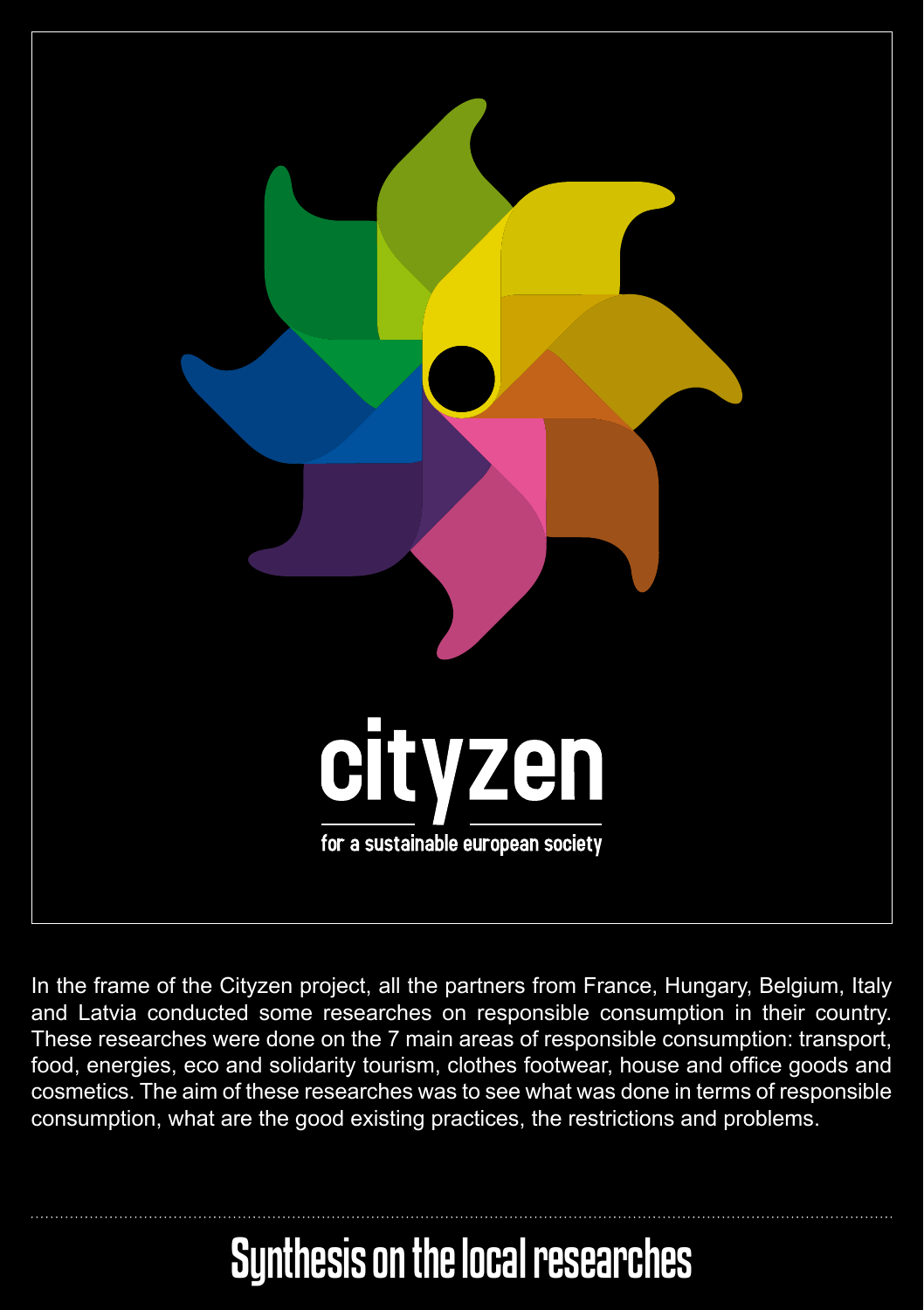| <b>Transport</b>           |                         |
|----------------------------|-------------------------|
| <b>Food</b>                | $\mathbf{K}$            |
| <b>Energies</b>            |                         |
| eco and solidarity tourism |                         |
| House and office goods     |                         |
| <b>Cosmetics</b>           | $\overline{\mathbf{K}}$ |

We could summarize the restrictions to responsible consumption in Europe to :

- The lack of awareness campaigns promoting responsible consumption in all its aspects
- The high price of responsible consumption products
- The massive production of goods which are not "green" (plastic, cars, etc.)
- The intensive use of cars / non green energies
- The lack of public policies and investments in terms of responsible consumption
- Initiatives are quite sporadic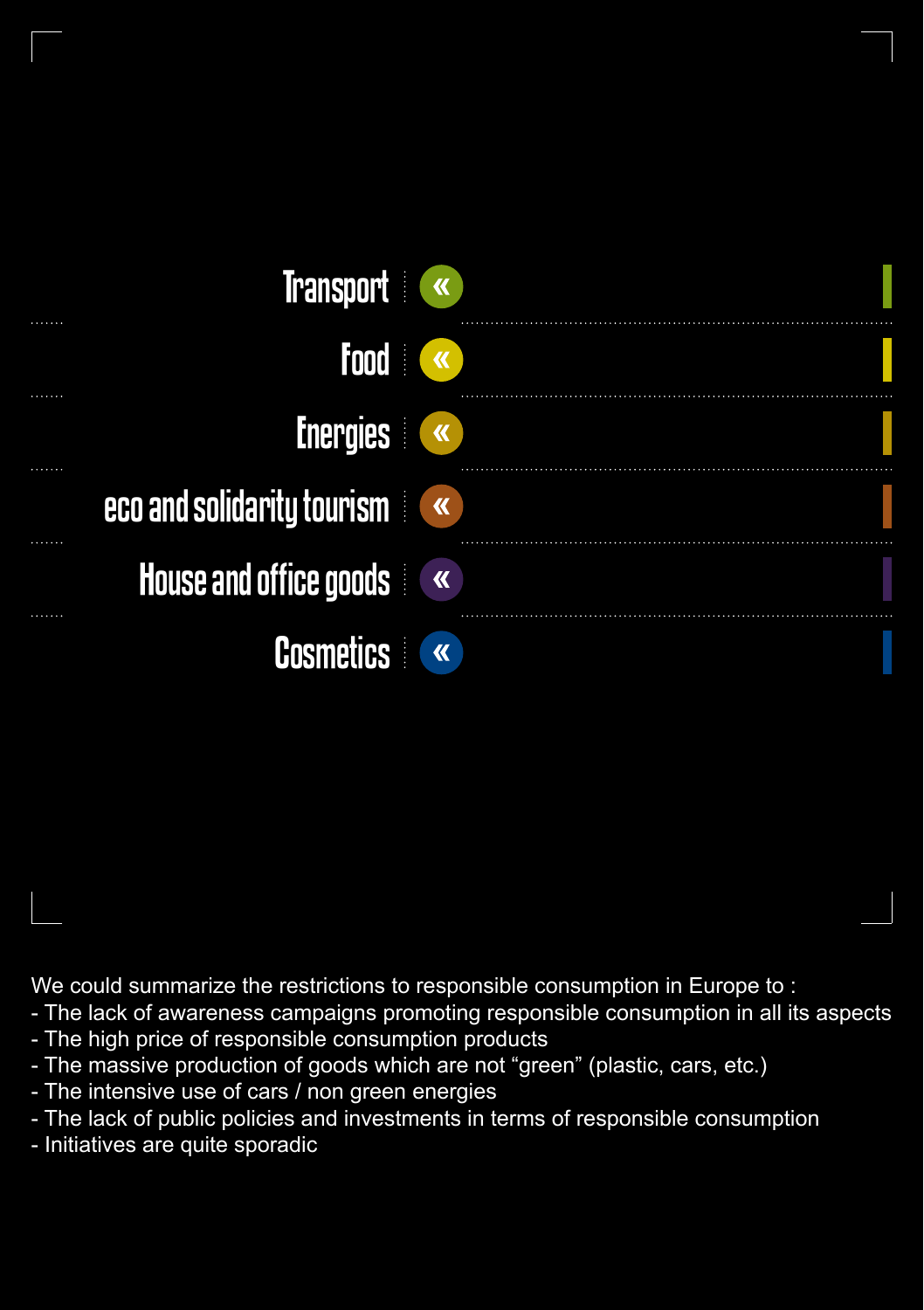



## **Hungary**

The air contamination has diminished since a few years because fuelling stations can't sell fuel which contains lead anymore

## **Belgium**

Policy is to promote public transportation. Train and trams are mostly electric

#### **France**

- At local level policies are promoting green energy transportation - The government gives financial help to buy clean cars

## **France, Hungary and Belgium**

In France, Hungary and Belgium riding bicycles, especially in the big cities is quite common. A lot of structures promote bike as a mean of transport.

## **Italy and France**

In Italy and France a system of shared car use has been launched

# **Restrictions - Problems**

## **France, Hungary, Belgium, Italy and Latvia**

In France, Hungary, Belgium, Italy and Latvia the traffic is one of the main reasons for air contamination. Public transportation is not used very much.

#### **Italy**

Public transportation services are insufficient. Use of plane is common

#### **Latvia**

State donations are necessary for converting public transportation losses. Buses are more used then trains

## **Italy and Latvia**

In Italy and Latvia the bicycle lane is not that well developed and biking is not that popular.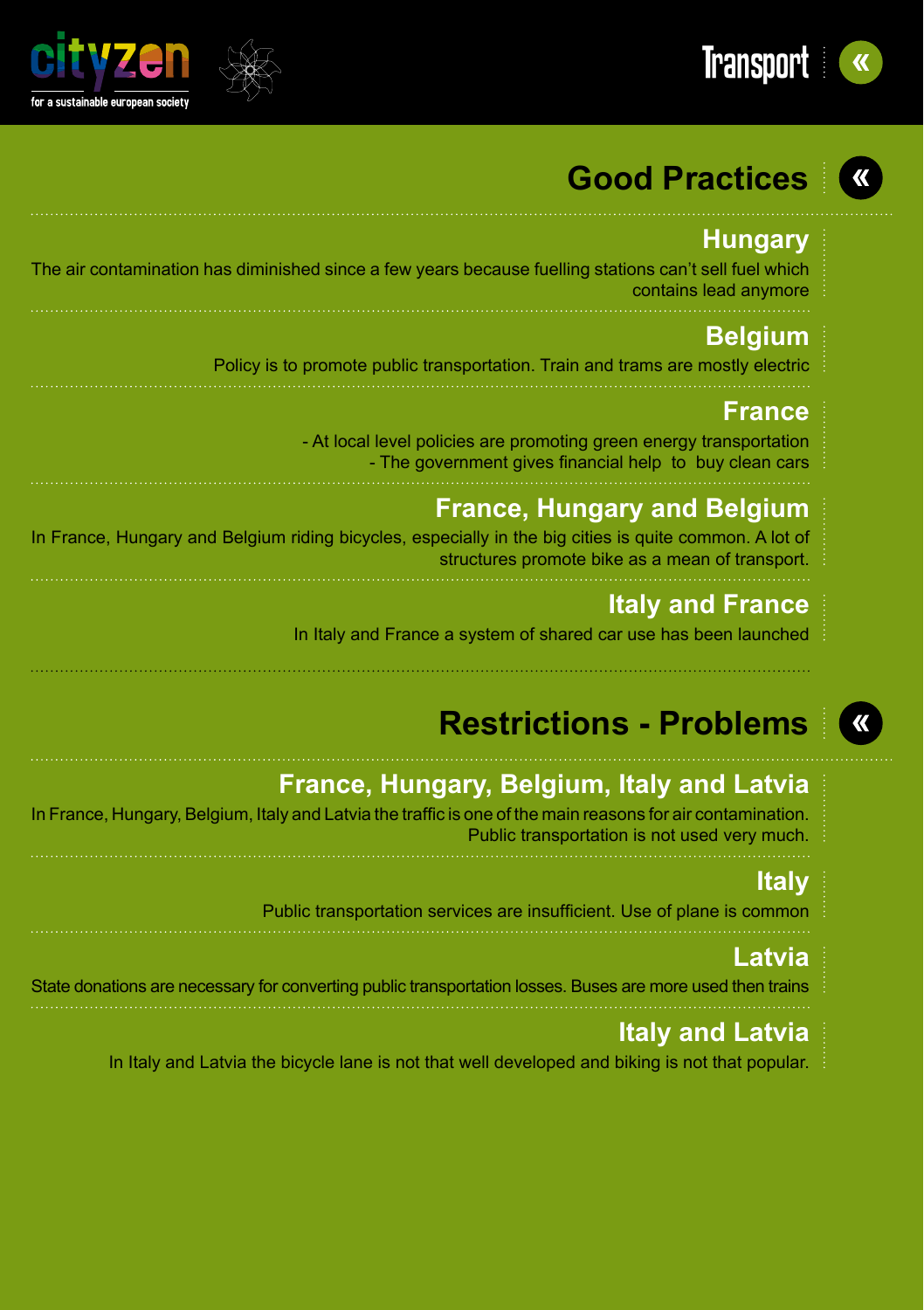



## **Belgium, France, Hungary, Italy, Latvia**

| In all the 5th countries the percentage of the organic farming is growing. There are government |
|-------------------------------------------------------------------------------------------------|
| programs for supporting the organic and bio farming.                                            |

#### **Hungary**

Production and distribution of food is well controlled and there is a national plan for the expansion of ecological farming.

#### **France and Belgium**

Organic products are available in supermarkets and specialised shops. Many local initiatives in terms of supply, promotion of sustainable food consumption. Fair trade is well known in France and Belgium. The prices are still too high but the interest in buying

fair trade products is growing.

#### **Italy**

LIBERA network produces organic food from the lands confiscated to the mafia. In small villages, people usually buy organic food

#### **AMAP**

AMAP is a French local initiative which allows consumers to buy fresh products directly from local farmers. It's a big success

## **Restrictions - Problems**

In all the countries, there is a lack of information and visibility about organic and fair trade food. The price of organic food and fair trade products is still too expensive.

#### **Italy**

In big cities people prefer to buy food in industrial packages;

#### **Latvia**

too much bureaucratic requirements for the production, transportation and sales; no biological production network in the country; too much requirements to legally sell self produced products.

#### **Belgium**

Independent groceries in the city disappear under the pressure of super markets and discounts; ministries of agriculture do promote local products but sustainability is not a priority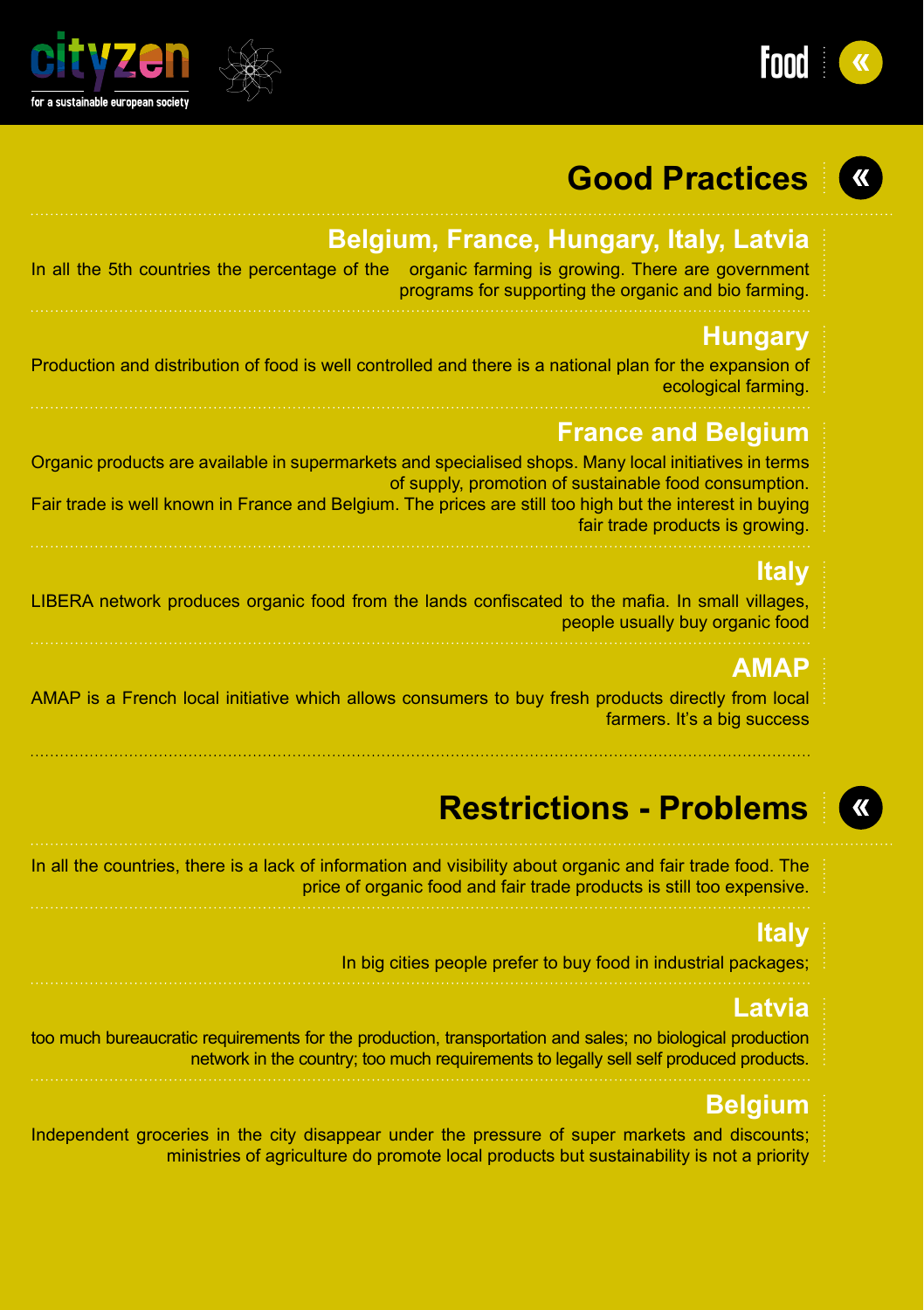



The 5 countries depend on gas and oil import. The biggest part of the electricity is issue from nuclear power. As a whole, the electricity coming from renewable energies is increasing, but in the same time the demand keeps on increasing as well.

## **Good Practices**

In every countries except Latvia, there are campaigns on raising awareness in responsible energy consumption, but usually through NGOs

#### **France**

Regional subsidies for renewable energies; New energy performance in new buildings

#### **Belgium**

Green electricity is cheaper than normal electricity; transition towns: towns preparing for future with less fuel

#### **Italy**

The production of renewable energy is increasing

# **Restrictions - Problems**

In all the countries, there is a lack of information and visibility about organic and fair trade food. The price of organic food and fair trade products is still too expensive.

#### **Latvia**

Needs on raising awareness in responsible energy consumption: lack of Campaigns in responsible energy consumption; green electricity is more expensive than traditional. There is a lack of technology to develop green energies, even if there is a potential.

#### **Italy**

Decreasing of the hydroelectric power plants in the Alps, since 1963. 60% of the renewable energies are produced in northern Italy.

## **Belgium**

Wind and water energy are not very developed. There are only very small initiatives in bio-fuel.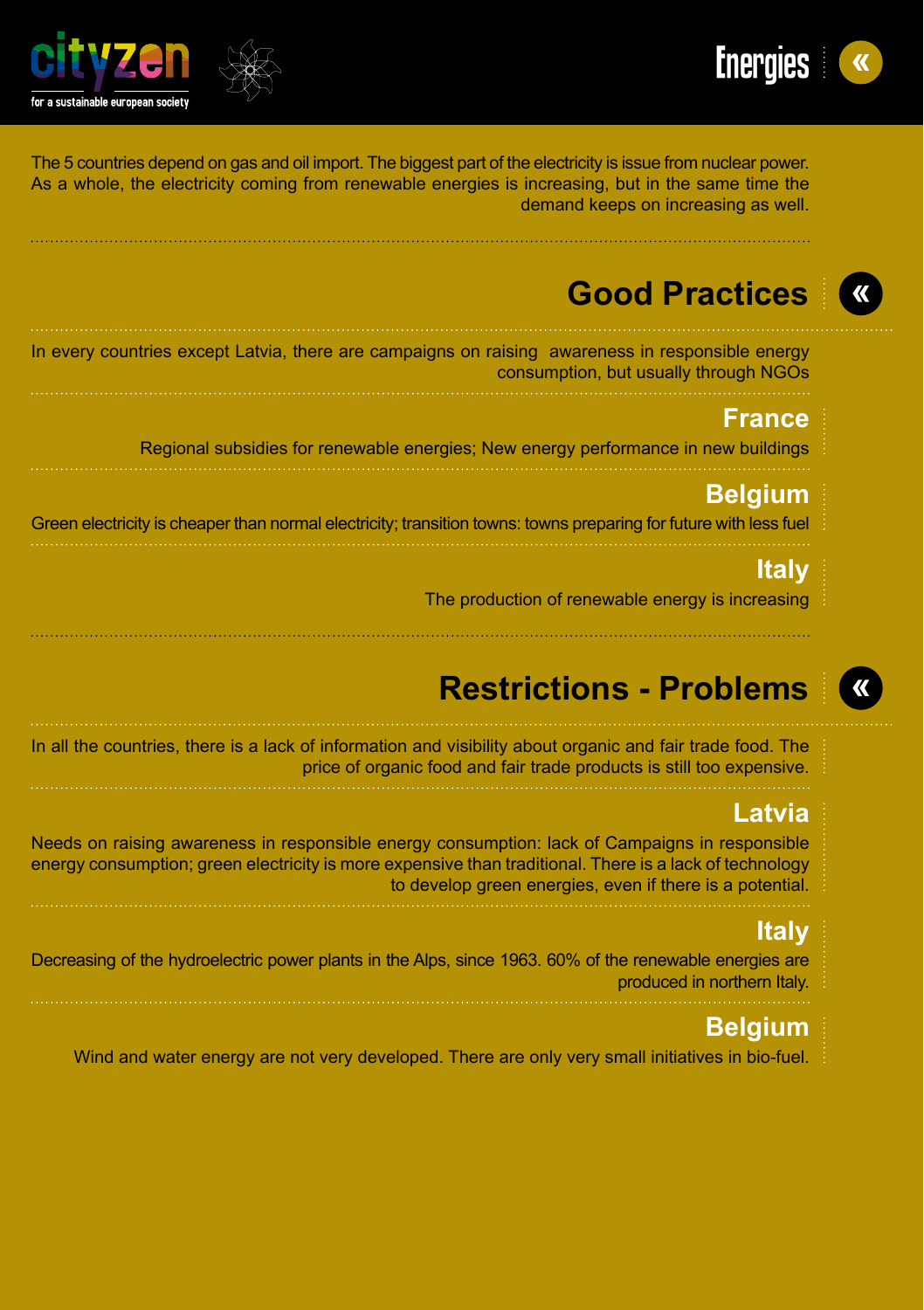



#### **France**

 is one of the world's leaders in solidarity and rural tourism: big potential for nature-based tourism, lots of protected areas. Actors of fair tourism are slowly trying to cooperate between each other.

### **Hungary and Italy**

Rural tourism is well developed in Hungary and Italy as well

### **Hungary**

Many national initiatives in terms of rural / green tourism

#### **Belgium**

Belgium is promoting the solidarity and eco tourism

# **Restrictions - Problems**

In all the countries, there is a lack of information and visibility about organic and fair trade food. The price of organic food and fair trade products is still too expensive.

#### **Italy**

Mass tourism has destroyed part of the landscapes and unbalanced the natural system. There is a lack of control on the services offered to tourists.

#### **France**

Ecotourism is still very young in France and the labels are rare. Most of them come from private initiatives.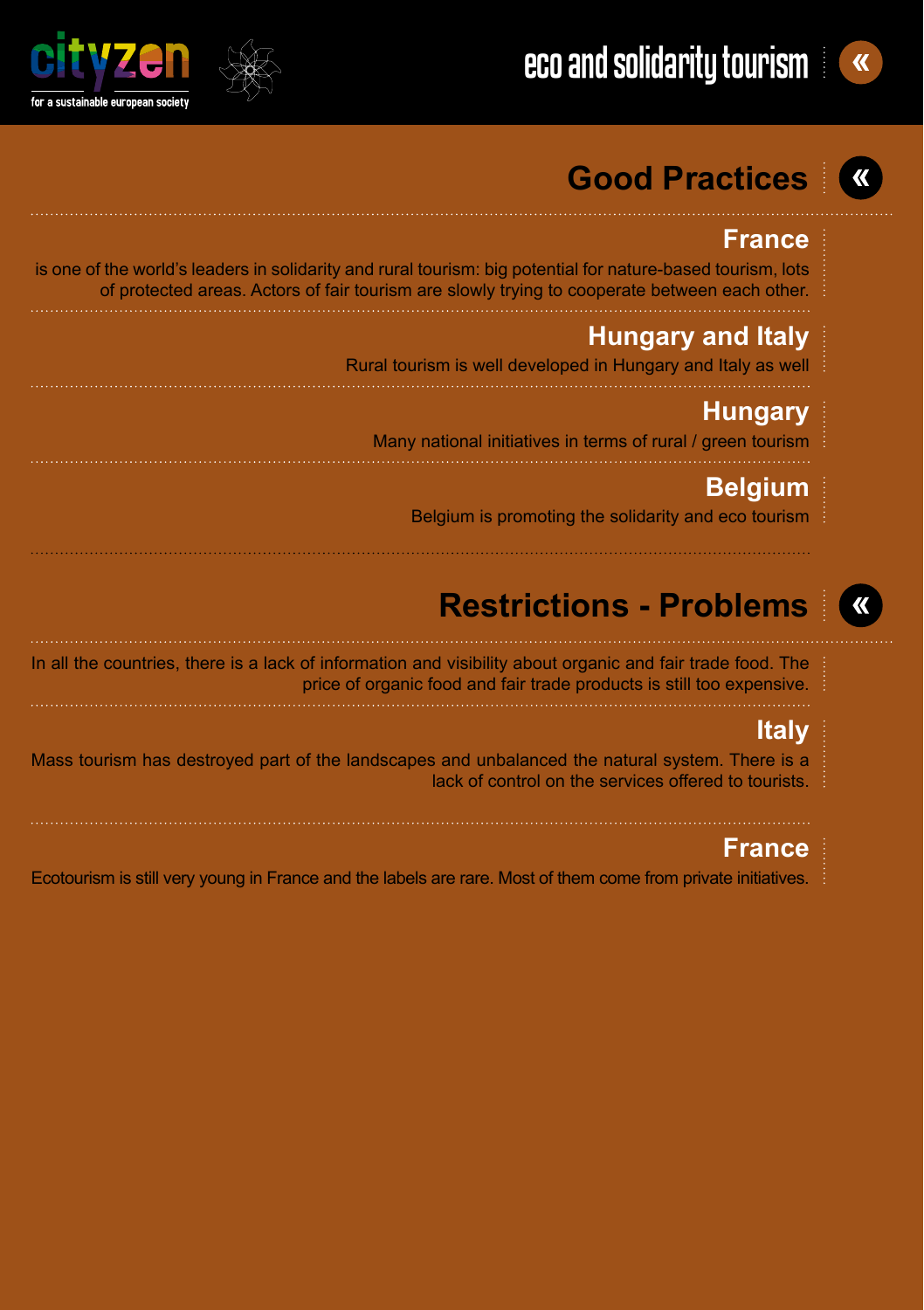

#### **France**

- Since 2002 it is compulsory for every French city to organise a selective sorting.
	- Waste: 20% is recycled, 40% is going to waste land, 40% is incinerated
- In 2008 there was a very good turnover for the recycling sector - The example of Saint Denis municipality: Every office has a special bin since 2003, allowing daily collection of paper and other recyclable waste and it is compulsory to use paper containing at least 50% recycled fibers

## **Hungary**

- -15% of the Hungarians are recycling and salvage is possible since 2000
- Raising of awareness about selective sorting: "Bring it back" program, "Green bridge" program

#### **Belgium**

- there are some initiative to recycle and re-use office materials (paper, folders) (www.kudzu.be), furniture (www.solid-r.be/indexnl.html, www.zilok.com)

- 'Kringloopwinkels' is a network of recycling shops and stores where everyone can drop of redundant products that are still usable

#### **Italy**

- Municipality of Castelbuono: Donkeys are used as garbage tracks and the workers are from disadvantaged background

- Cooperative of iron and metal collectors: People can collect old metals in the rubbish / industries to gain money

-Apas cooperative in Palermo: volunteers going from door to door to pick up the collected rubbish -Zero waste strategy-raising awareness in school about waste management

## **Latvia**

- Office materials are usually recycled - Local municipalities uses also recycled paper in its work

# **Restrictions - Problems**

#### **Hungary**

 -Youth are not sensitized to recycling - People with less incomes are less motivated by selective sorting

#### **Italy**

Is one of the highest consumption of plastic bottles/bags worldwide: 25% of the consumption of plastic bags in all Europe - Sicily has the highest production of water bottles in all Italy

## **Latvia**

it is not possible to officially sell used furniture, household machinery